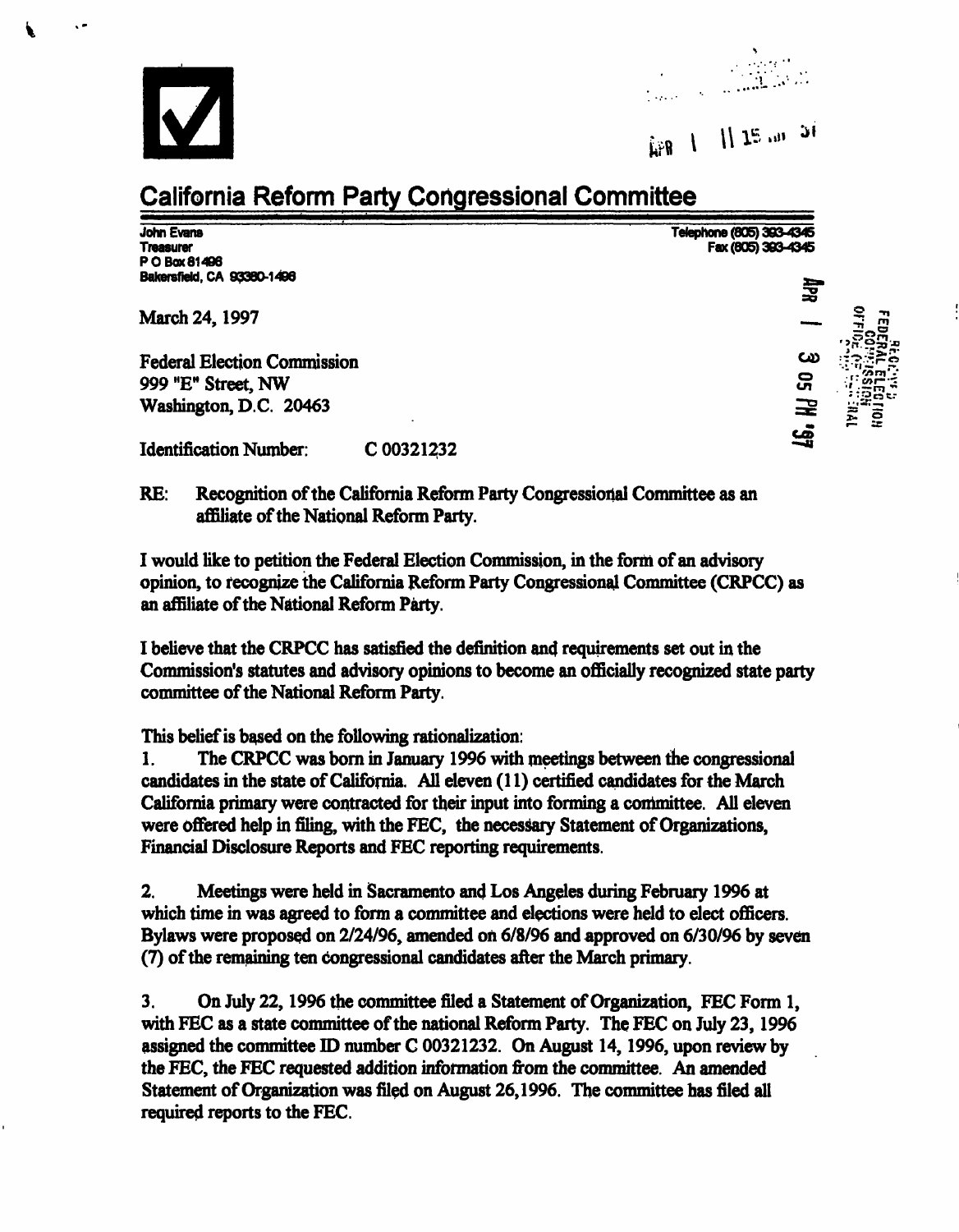4. The committee held meetings at the Reform Party of California convention and a national press conference at the National Reform Party convention in Long Beach California. Goals of the California Reform Party Congressional Candidates was developed and were passed out along with requests for contribution at the national convention.

5. The CRPCC has and will continue to work on behalf of the Reform Party's presidential and federal candidates in the state of California.

6. The FEC, in an advisory opinion, AO 1996-51, qualified the Reform Party of Arkansas as a state committee of a political party. The fact that the National Reform Party has not received status as either a national party or a national committee has no bearing on the state committee status. AO 1996-43.

7. In January 1997, in accordance with the committee's bylaws, Article IV, Section 1, a meeting was held at which time John Place was continued as chair and John Evans was continued as Treasurer.

**Sincerely** 

Evans Treasurer CRPCC

Ъ.

Enclosures: CRPCC Bylaws Goals of the California Reform Party Congressional Candidates

cc: Russ Verney, Chair National Reform Party

Paid for by the California Reform Party Congressional Committee FEC #C 00321232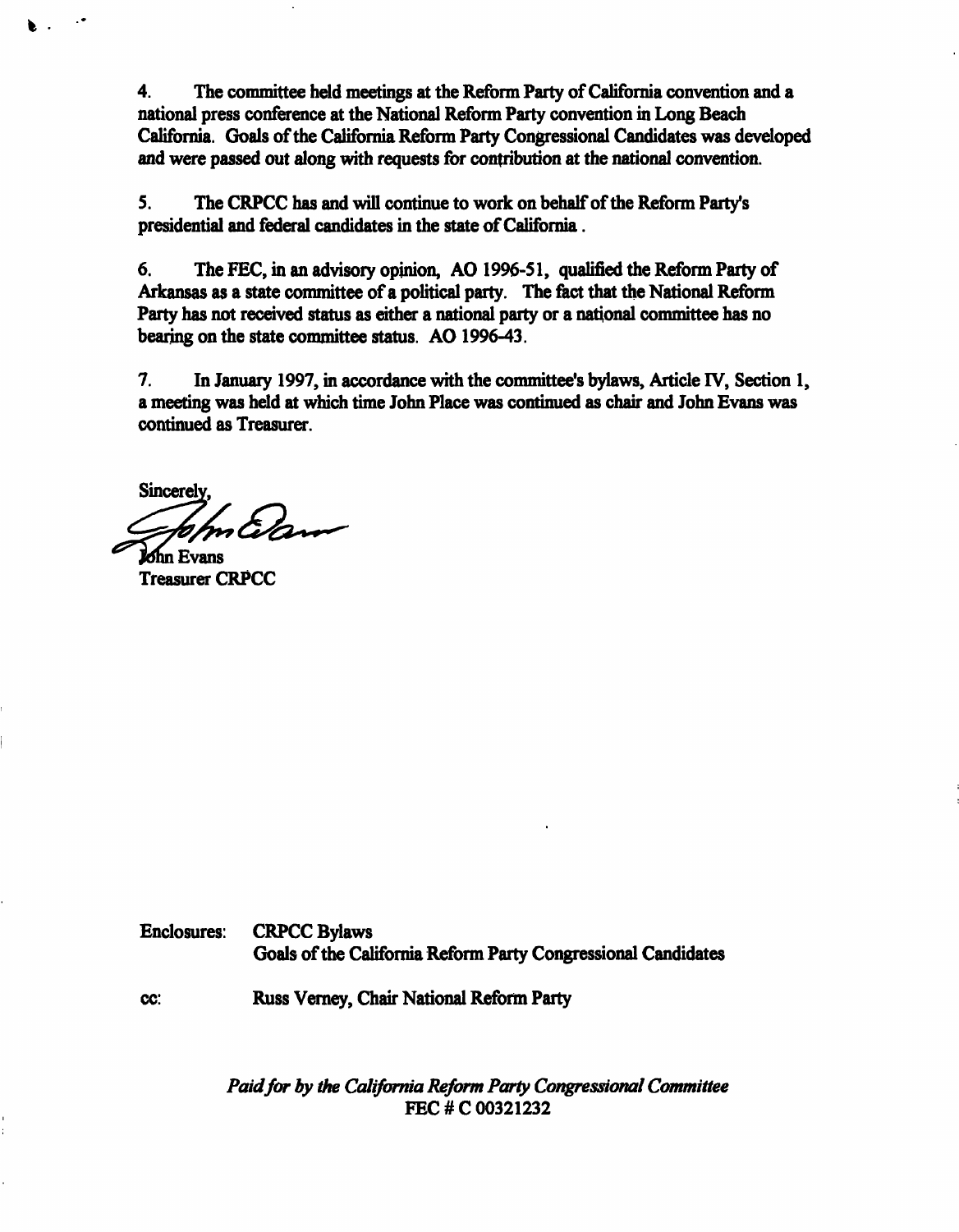### CRPCC California Reform Party Congressional Committee

# <u> Estado (al Calico di Rominico)</u>

NA 1999 METAL KORSKAN KORSKA I I FRAN BERSKAN HUSIGEN OFTERFORMATIET I DE STATISTIKE PRODUKTIG DE DE STATISTIK<br>De statistike om de til en statistike i National Statistike (1991) i 1991 med 1991 med 1991 med 1991 med 1991 **To restore Trust and Faith in Congress, and return it to the people that it** represents. The candidates will not take PAC or special interest money.<br>In a during the campaign of later inpublic service. They will not use negative **Balling Criminal Company of Campus Company of The Company of The Company of The Company of Company of Company** 

To commit to the highest standards of ethical conduct in Congress, and to **Example 2009 per servit all** others in Congress on a non-partisan basis; to achieve 3 the **Representation the best interests of the American beople. The manufacture of the American beople** 

3. To work for the reform of our government and maintain a focus on the main put it issues as desired by the majority of Americans and in participating the part

MEL. 4 To support the Principles of Reform of the Reform Party, including : Job ... ...<br>[3] [ [Creation and Trade Reform Balanced Budget Amendment Debt Reduction; Later La New Tax System: Term Limits: Campaign Finance and Lobby Reform s a Eine Hem Veto and Immigration Reform

.<br>5. Prince - John Barne, american prince and prince and the state of the state of the state of the state of the<br>5. Prince and the state of the state of the state of the state of the state of the state of the state of the para a domestic looby sisteming public service of for a period of five years after  $\pi$ a comesteroopyists au motouorese vice or to rathence of the years after<br>Tel: Serving as an elected official speed and complete the service state of the service of the service of the<br>Notificated the speed of the service of

To vow to serve no more than three terms in the House of Representative 

Signed and attested to by: John Place, CD 10 Valli Sharpe-Geider CD 15 John Evans , CD 21 Dick Portor, CD 22 Kevin Hambsch , CD 49 Dan Clark , CD 50

#### CRPCC Headquarters:

P.O. Box81496 Bakersfield, CA 83380-1496 Telephone: (805) 393-4345 John Evans, Treasurer

Paid for by the California Reform Party Congressional Committee FEC #C00321232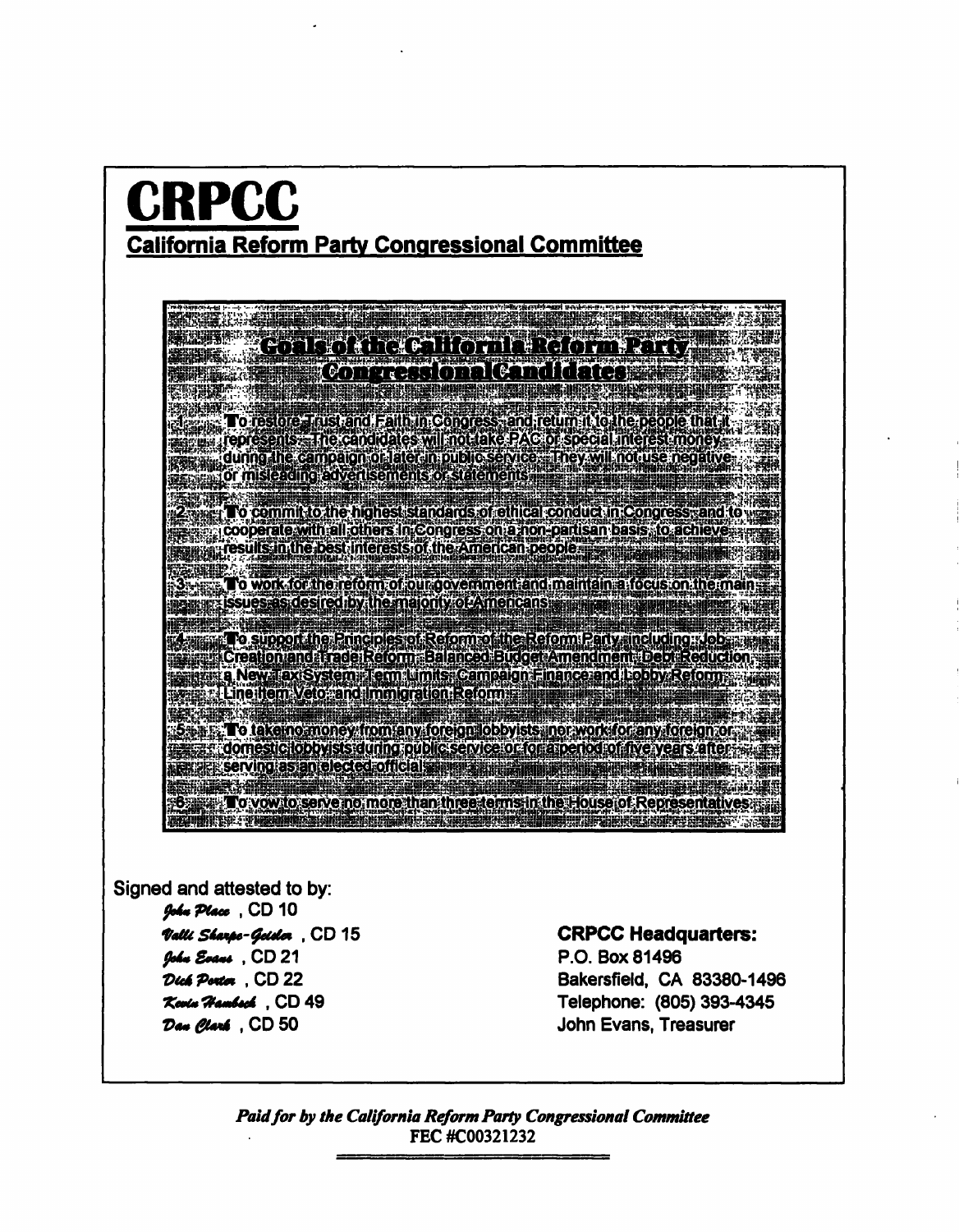#### CALIFORNIA REFORM PARTY CONGRESSIONAL COMMITTEE BYLAWS

Proposed 2/24/96 Amended 6/8/96 Approved 6/30/96

#### ARTICLE I

#### Name

Section 1. The name of the committee is the California Reform Party Congressional Committee. The CRPCC Committee.

#### ARTICLE II

#### Purpose

Section 1. The purpose of the CRPCC Committee is to:

ä

- A. Ensure, as far as possible, the election of members of the Reform Party of California to the United States House of Representatives.
- B. To provide a vehicle to raise funds and provide support to the candidates of the Reform Party of California to the United States House of Representatives.
- C. To provide training and support to those candidates who wish to participate.
- D. To develop and implement a coordinated campaign.

#### ARTICLE III

#### Membership

- Section 1. The CRPCC Committee shall consist of the following:
	- A. Voting Members.
		- 1. All elected Congressman of the Reform Party of California.
		- 2. All certified Congressional candidates of the Reform Party of California.
		- 3. Any registered citizen of the Reform Party who can provide written documentation, in a form prescribed by the Executive Board of the CRPCC Committee, that he/she has participated for twenty hours in a certified Reform Party of California candidates campaign activities since the last general election of the most recent even numbered years.
	- B. Associate non voting members.
		- 1. Any dues paying person who contribute to the CRPCC.
- Section 2. Expiration of Membership.
	- A. With the exception of those achieving their membership by  $A(1)$  and  $A(2)$ . above, membership shall expire on the date of the November general election held in each even number year.
	- B. Requalification of other membership shall begin following the November general election.
- Section 3. Removal from Membership.
	- A. The CRPCC Committee may remove any member if, during his/her term of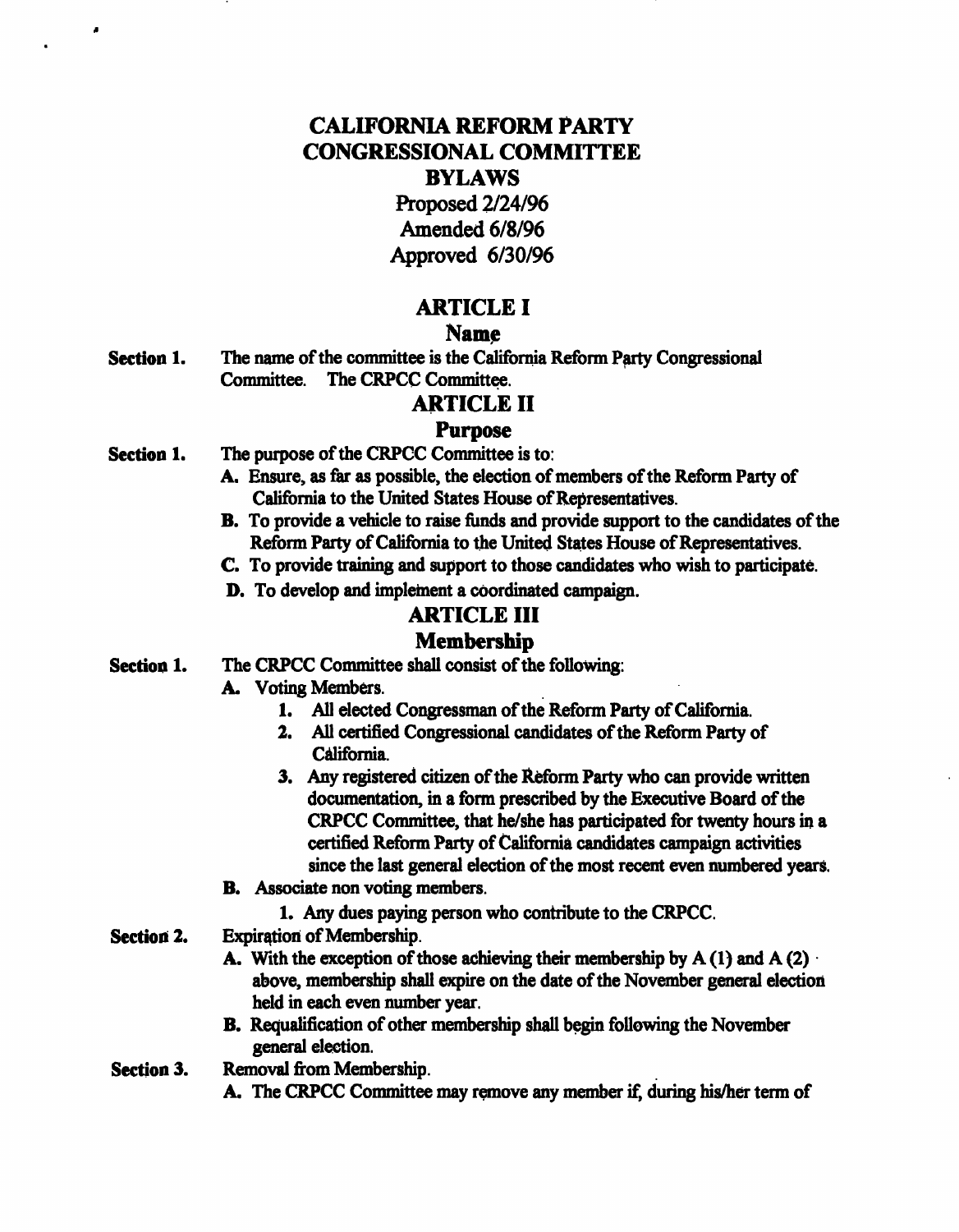membership, such member affiliates with or registers as a member of another political party; publicly avows preference for another political party; publicly advocates that the voters should not vote for the endorsed candidate of the Reform Party of California for any office; or fails to pay the prescribed dues as provided in Section 4 of this Article.

Section 4. Membership dues shall be twenty-five (25) dollars annually.

#### ARTICLE IV

#### **Meetings**

Section 1. Organizational Meeting

The regular biennial organizational meeting shall be held in January of every odd numbered year at an hour and place designated by the Executive Board.

Section 2. Meetings.

The CRPCC shall meet no less than twice (2) a year.

Section 3. Call To meeting.

The Chair, a majority of the Executive Board or one-third of the current member ship may call such meetings as desired upon twenty (20) days written notice by certified mail to each member.

Section 4. Voting.

Every voting member shall have one vote and no proxy voting shall be permitted.

Section 5. Quorum.

A quorum shall consist of four (4) voting members.

#### ARTICLE V

#### **Officers**

- Section 1. The Officers of the CRPCC Committee are the chair, co-chair, issues-chair secretary and treasurer.
- Section 2. Elections.
	- A. The officers of the CRPCC Committee shall be elected at its regular biennial organizational meeting held in January of every odd numbered year.
	- B. Elections will be by written ballot; When there is only one candidate nominated, election shall be by acclamation. Officers must receive a majority vote to be elected. In the event a vote does not yield a majority, additional ballots shall be conducted between the top two candidates until a majority is obtained.

#### Section 3. Duties.

- A. Chair. The chair shall serve as the chief executive officer and the official spokesperson of the CRPCC Committee and shall carry out it's policies and purposes and shall pursue it's interests to the best of his/her abilities.
- B. Co-Chair. The vice-chair shall assume all duties of the chair in any absence of the chair and perform all other duties directed by the CRPCC Committee.
- C. Issues-Chair The issues-chair shall develop issues that the committee will develop and present to the voters.
- D. Secretary. The secretary shall (a) have custody of all membership records, attendance records and documents of the CRPCC Committee and its Executive board; (b) attend all meetings of the CRPCC Committee and its Executive Board and take records of the proceedings of such meetings.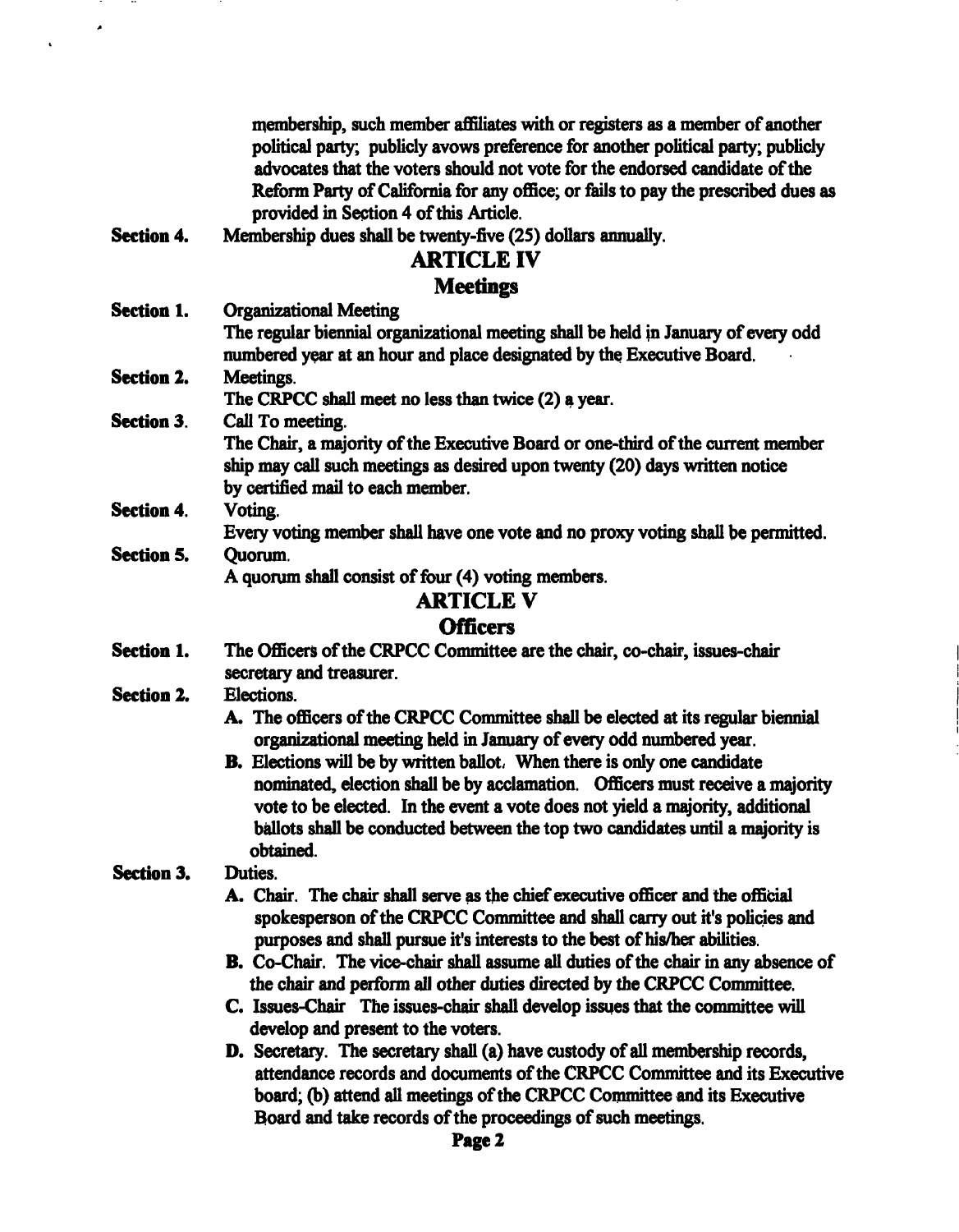E. Treasurer. The treasurer shall (a) collect the dues from the membership; (b) be responsible for receipt and custody of the CRPCC Committee's funds; (c) keep the financial records of the CRPCC Committee; (d) file the appropriate Federal and State campaign disclosure reports; (e) sign all checks as authorized by its Executive Board.

#### ARTICLE V

#### Executive Board

Section 1. The CRPCC Executive board shall consist of all officers of the CRPCC Committee.

 $\sim 10^{-1}$ 

٠  $\sim 10^{-11}$ 

- Section 2. The Executive board shall be responsible for administrative, procedural and policy implementation of the CRPCC Committee, shall approve disbursements of funds and shall have all power and duties of the CRPCC Committee between meetings.
- Section 3. Vacancies. Should a member elected as an officer of the CRPCC Committee Executive Board cease to be a member of the CRPCC Committee for any reason, such vacancy must be filled by a vote of the CRPCC Committee within thirty (30) days or at the next regular scheduled meeting.

#### ARTICLE VI

#### Support of Candidates

- Section 1. Use of the CRPCC Committee name. The name of the CRPCC Committee, either expressed or implied, shall not be used by any person or group for the purpose of claiming either the support or opposition of the. committee to any proposition or candidate unless said person or group first obtain such endorsement in the manner set forth in this article
- Section 2. No endorsement, either expressed or implied, shall be made by any person or group except by the majority vote of all registered Reform Party voters in the Congressional District.

#### ARTICLE VII

#### **Procedure**

- Section 1. These Bylaws shall, to the extent not inconsistent with Federal and State Laws, govern the organization, operation and functions of the CRPCC Committee.
- Section 2. The latest edition of Robert's Rules of Order shall govern for all matters not governed by these Bylaws.

#### ARTICLE VIII

#### Amendments

- Section 1. These Bylaws may be amended by a two-thirds (2/3) vote of the members of the CRPCC Committee present and voting at a regular or special meeting of the CRPCC Committee provided that (a) such amendment shall have been presented at the previous meeting, or (b) the text of the proposed amendment shall have been included with the notice of the meeting at which the vote is to be taken.
- Section 2. These Bylaws must be either amended or ratified at the next organizational meeting of the CRPCC Committee by majority vote of those members of the CRPCC Committee present and voting.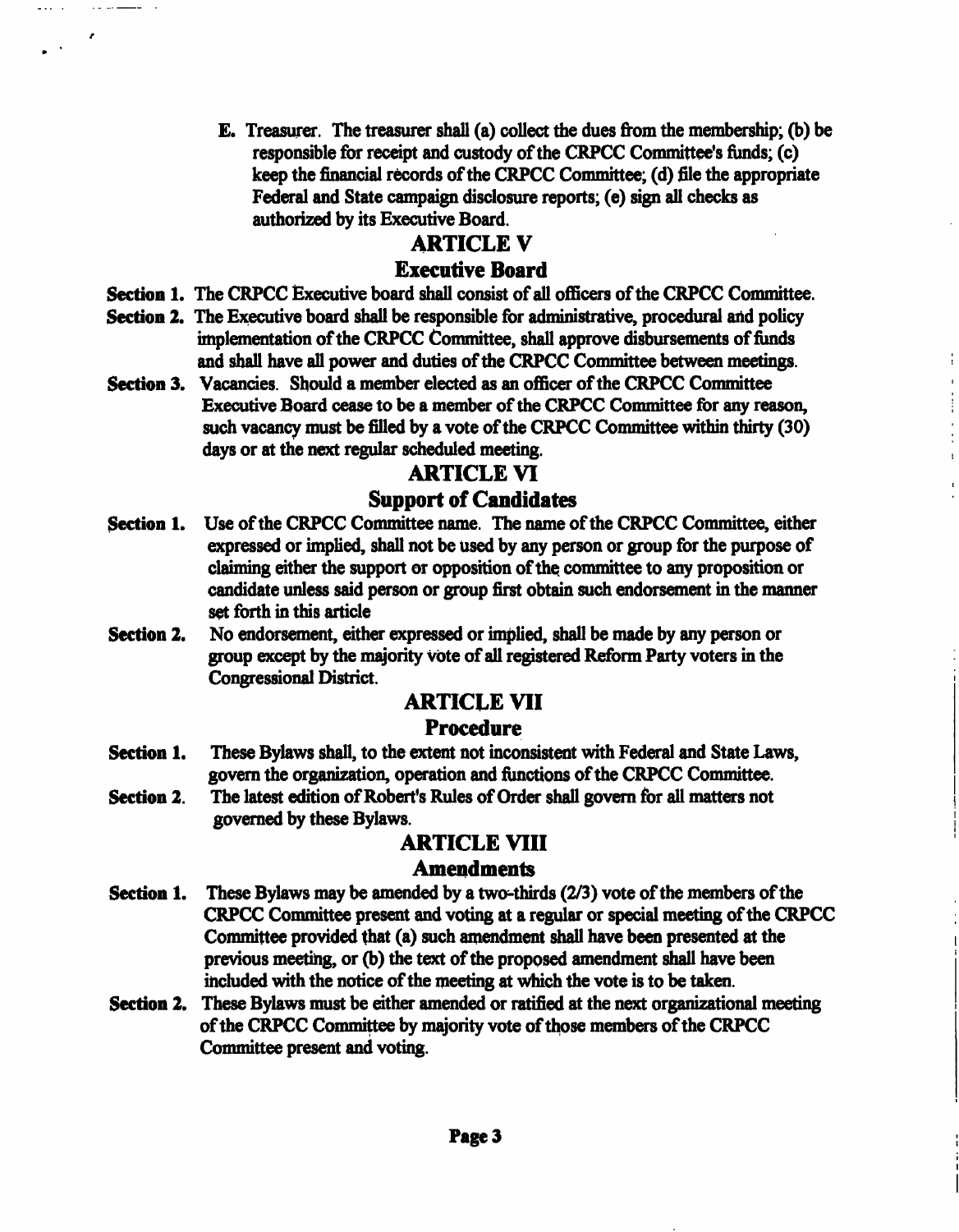

 $\mathcal{O}^{\mathcal{O}}$ 

#### RECEIVED<br>FEDERAL ELECTION **COMMISSION MAIL ROOM**

fell || 03 tiff's/

^^"

#### California Reform Party Congressional Committee

John Evans Telephone (805) 393-4345 PO Box 81496 Bakersfield, CA 93380-1496

Fax (805) 393-4345

July 31, 1997

Federal Election Commission 999 "E" Street, N.W. Washington, D.C. 20463

Mr. Lawrence M. Noble General Council

Dear Mr. Noble:

This refers to your letter dated April 8,1997, which requested a more complete description of facts in regards to an advisory opinion which I had requested. Following is my reply to that request.

1. The California Reform Party Congressional Committee (CRPCC) FEC # C00321232 is not affiliated with the Reform Party of California (RP/CA). The CRPCC has total and complete controls over all the day to day operations of the committee. The only relationship is that some members of the CRPCC are also members of the RP/CA. There is no financial, advisory or anyother relationship between the two groups. As of 6/30/97 the RP/CA had not filed for state party status or as a political committee with the FEC. The RP/CA did not give any support for or against the Federal Candidates for Congress in California in 1996. The CRPCC is not affiliated with anyother State-wide organization of the Reform Party.

2. The CRPCC has no relationship with the National Reform Party or any other Reform Party organizations. The board of the CRPCC met with Mr. Russ Verney, Chairman of the National Reform Party on June 21 in San Jose, CA. He stated that the National Reform Party has not filed for status as the National Party of the Reform Party yet. I discussed this matter in depth with Mr. Matt Sawyer, legal council for the National Reform Party and at this time they are uncertain as to the direction they are going to adopt.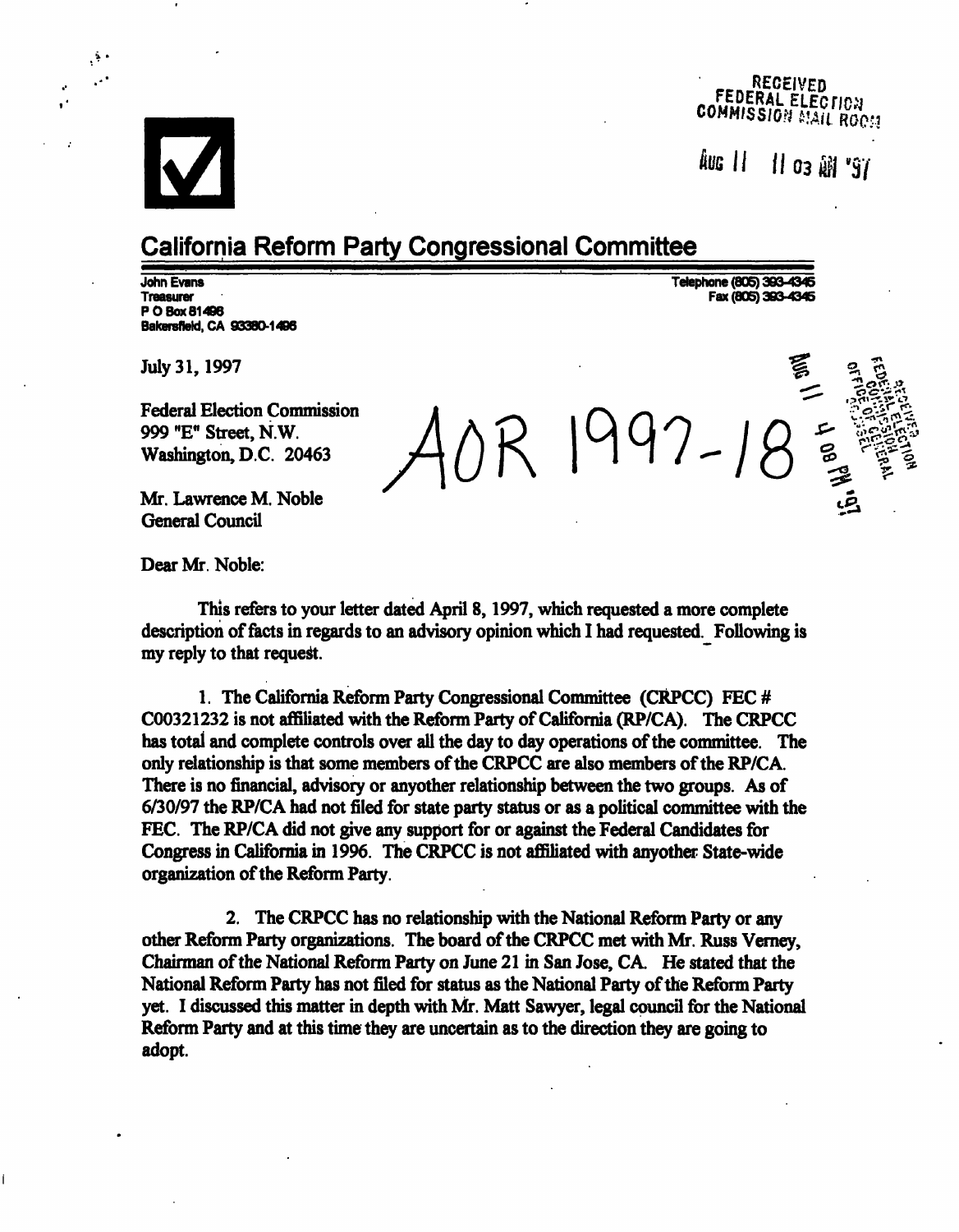3. The CRPCC has not and will not support anyother Reform Party candidates for election to the Senate, or State-wide office, or to the U.S. presidency except to the extent that our effort to get out the vote and to build the Reform Party in California will also help other candidates.

4. Enclosed are seven signed statements of support or affinity with the CRPCC from the!996 California Federal Candidates of the Reform Party. While the CRPCC made itself available to all ten Federal candidates in California these seven were the only one's that took advantage of the committee.

5. Refer to #2. and statement below.

The Reform Party National Organizing Committee (NOC) has not, at this time, filed for national party status. In AO 1996-43 the FEC stated "The fact that the National Reform Party has not received status as either a national party or a national committee has no bearing on the decision about Reform Party/AR's qualifies as a state party committee." In AO 1996-51 the FEC stated that the Reform Party of Arkansas constitutes a state committee of a political party and as a political party.

What the CRPCC is requesting is to be a Local Party Committee that is completely independent of anyother state committee. We will be the successor to the Reform Party Congressional Campaign Committee when and if it is formed and organized. Our operation area will be within the state of California only, until such time that a national congressional campaign committee is formed.

Respectfully submitted,

John Evans

Treasurer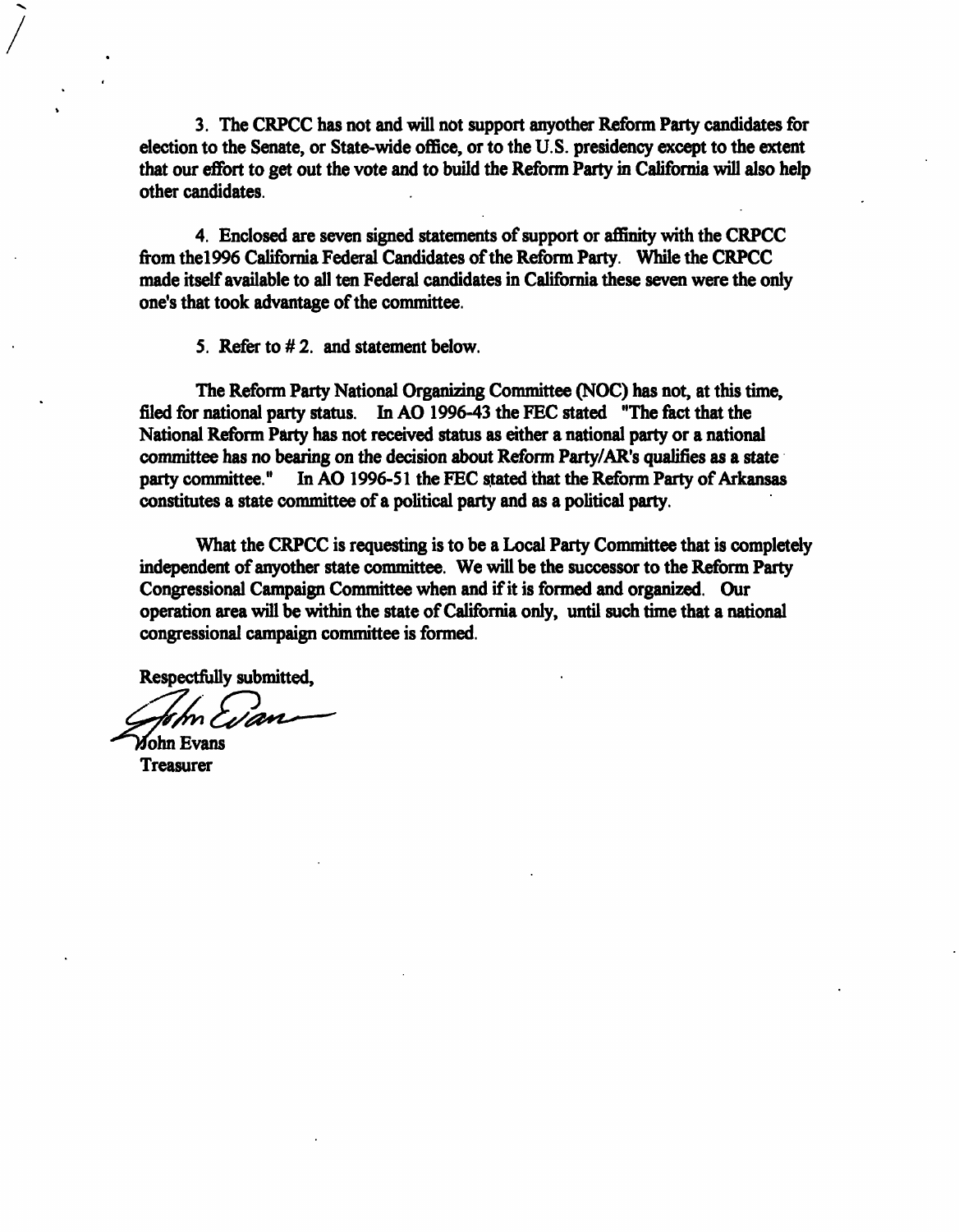

P.O.Box81026 • Bakersfield,CA93380-1026 (805) 393-6798 • (800) USA-8172

> Federal Election Commission 999 "E" Street N.W. Washington, D.C. 20463

Attn: Mr. Lawrence M. Noble General Counsel

Dear Mr. Noble,

I, John Evans, was the 1996 Federal candidate for the Reform Party and attained ballot access in California for both the 1996 primary and general elections. I was the candidate in the 21th Congressional District.

I support and acknowledge the authority of the California Reform Party Congressional Committee FEC # C 00321232 to represent the Reform Party in the State of California on the Federal level.

Sincerely, m Ein

hn Evans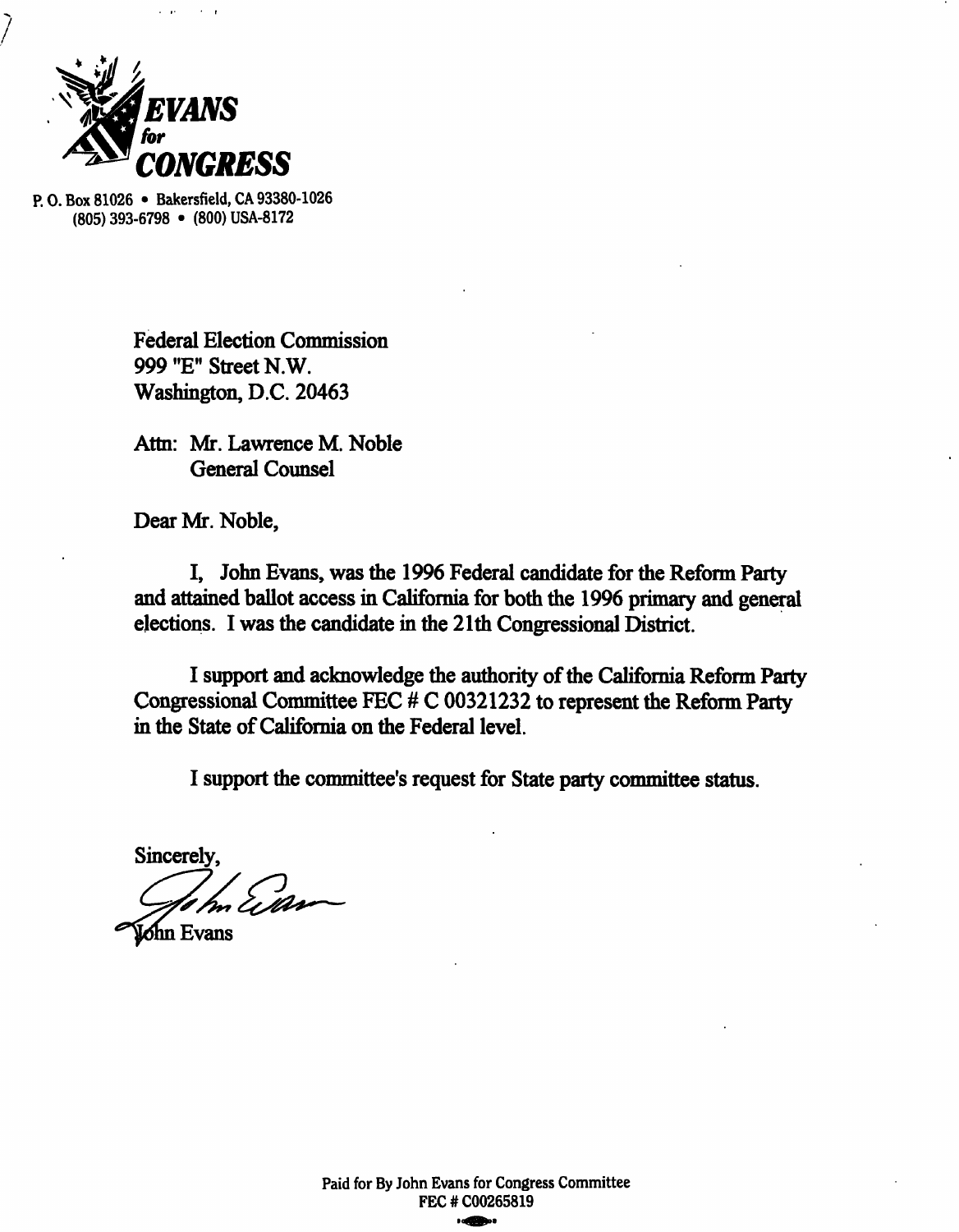

Mp^iF^p!;^'-;

April 27, 1997.

Federal Election Commission, 999 "E" Street, N.W, Washington, D.C. 20463.

Attn: Mr. Lawrence M. Noble. General Counsel.

Dear Mr. Noble:

I, John Place, was the 1996 Federal Candidate for the Reform Party and attained ballot access in California for both the 1996 primary and general elections. I was the candidate in the 10th Congressional District.

I support and acknowledge the authority of the California Reform Party Congressional Committee FEC # C 00321232 to represent the Reform Party in the State' of California on the Federal level.

J support the committee's request for State Party Committee status.

Yours truly,  $John$  Place.

#### ; JOHN PLACE FOR CONGRESS COMMITTEE DISTRICT 10

Campaign Headquarters: 1889 Ml. Diablo Bftd., Walnut Creek, CA 94596 P.O. Box 86 • Danville, California 94526 • Phone: 510 / 977-4890 • Fax: 510 / 977-4887 E-Mail: niare@rri rom • Web Site: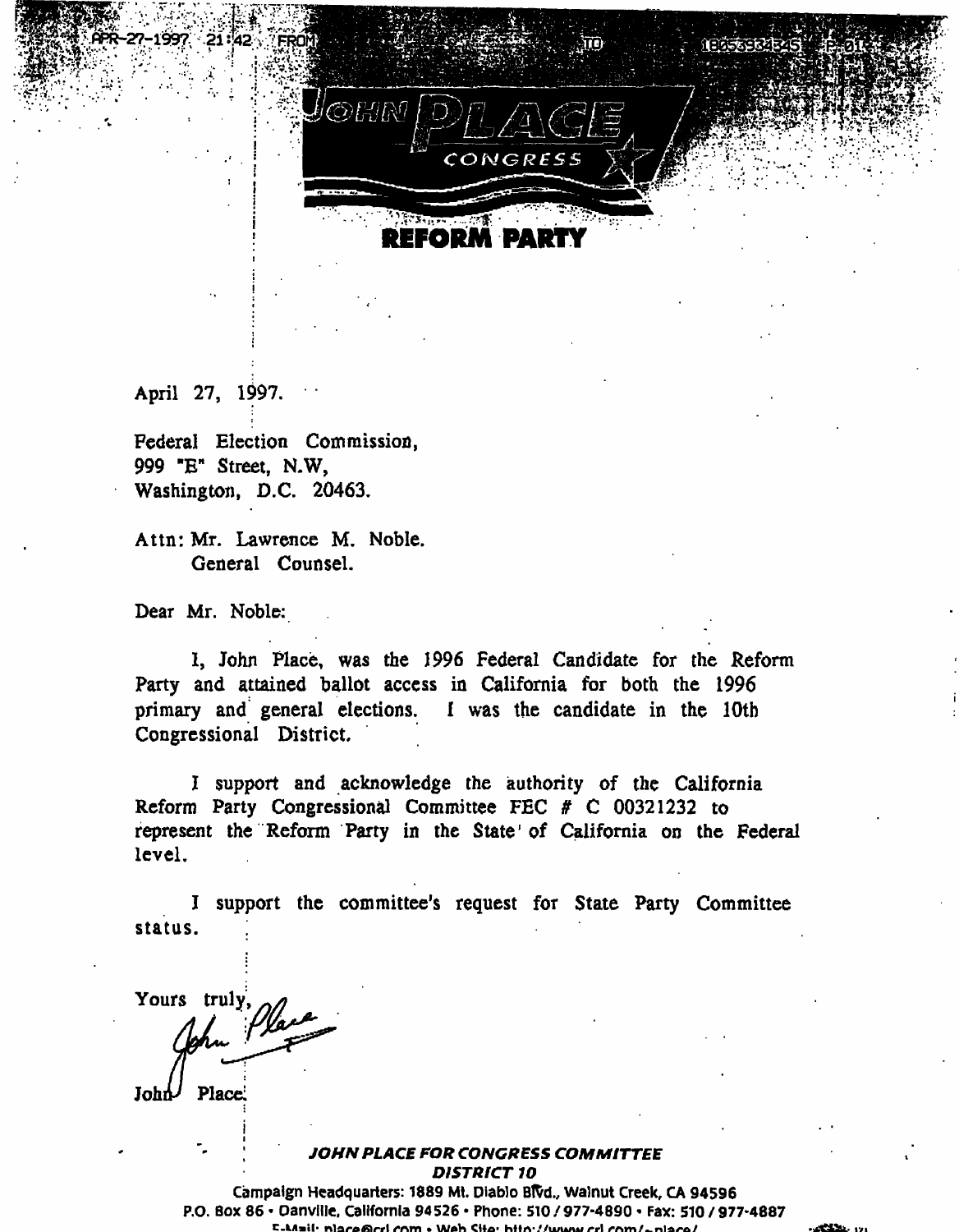## **Reform Party, Region IV**

ThlT Wav 8', 1997 :".. : ... 0?S^&^ -.. >>• ; r..-l.":

 $\mathcal{F}^{\mathcal{F}}_{\mathcal{F}}$ :

 $\mathcal{P}=\{v\in\mathbb{R}^d\mid\{v\in\mathbb{R}^d\mid\cdots\mid\cdot\mid\cdot\mid\cdot\mid\}$ 

 $\cdot$  :  $\cdot$  ,  $\cdot$  ,  $\cdot$  ,  $\cdot$  ,  $\cdot$  ,  $\cdot$  ,  $\cdot$  ,  $\cdot$  ,  $\cdot$  ,  $\cdot$  ,  $\cdot$  ,  $\cdot$  ,  $\cdot$  ,  $\cdot$  ,  $\cdot$  ,  $\cdot$  ,  $\cdot$  ,  $\cdot$  ,  $\cdot$  ,  $\cdot$  ,  $\cdot$  ,  $\cdot$  ,  $\cdot$  ,  $\cdot$  ,  $\cdot$  ,  $\cdot$  ,  $\cdot$  ,  $\cdot$  ,  $\cdot$  ,  $\cdot$  ,  $\cdot$ 

 $\sim$   $\frac{1}{2}$   $\frac{1}{2}$   $\frac{1}{2}$   $\frac{1}{2}$   $\frac{1}{2}$   $\frac{1}{2}$ 

 $\mathbb{R}^2$  ).

 $\sim$   $\sim$   $\sim$   $\sim$   $\sim$   $\sim$ 

Valli Sharpe-Geisler, State Board Member 4718 Meridian Ave, suite 228, San Jose, CA 95118, 408-997-9267 fly

5/8/97

Federal Election Commission 999 "E" Street N.W. Washington, D. C. 20463

Attn: Mr. Lawrence M Noble General Counsel

Dear Mr. Noble,

I, Valli Sharpe-Geisler, was the 1996 Federal candidate for the Reform Party and attained ballot access in California for both the 1996 primary and general elections. I was the candidate in the 15th Congressional District.

During 1996 1 worked on the California Reform Party Congressional Committee forming effort and was elected co-chair. As Article II, Section I of the bylaws states below, our basic purpose was to put our candidates in Congress and to create a support structure to accomplish goal. .

#### **ARTICLE II** Purpose

Section 1. The purpose of the CRPC Committee is to:

A. Ensure, as far as possible , the election of members of the Reform Party of California to the United States House of Representatives.

B. To provide a vehicle and raise funds and provide support to the candidates of the Reform Party of California to the United States House of Representatives.

C. To provide training and support to those candidates who wish to participate.

D. To develop and implement a coordinated campaign.

I support and acknowledge the authority of the California Reform Party Congressional Committee FEC # C 00321232 to represent the Reform Party in the State of California on the Federal level.

I support the committee's request for State party committee status.

Sincerely,

Valli Shayes Gail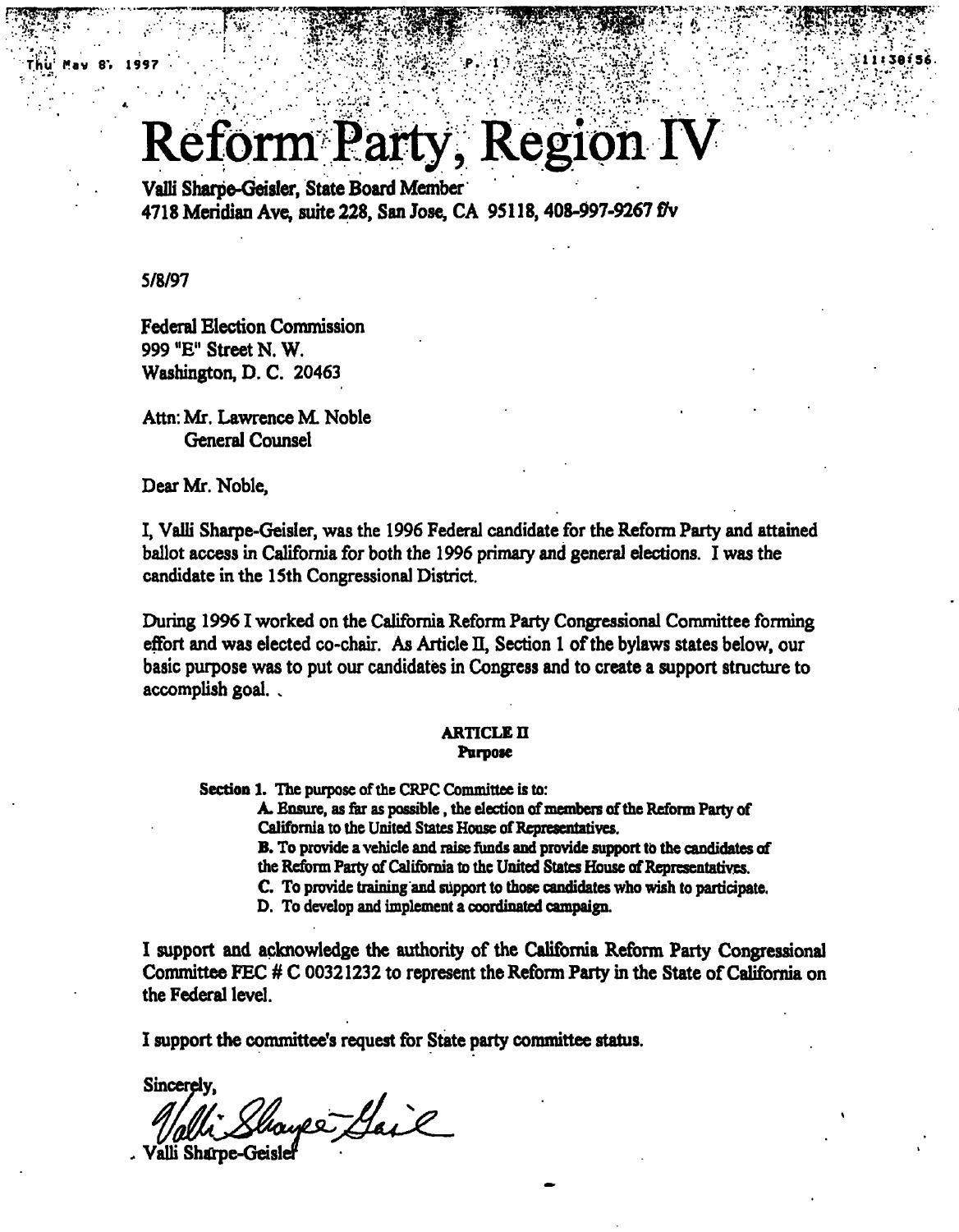Federal Election Commission 999 "E" Street N.W. Washington, D.C. 20463

Attn: Mr. Lawrence M. Noble General Counsel

Dear Mr. Noble,

Aar. 27 '97 7:53

1. Dan Clark, was the 1996 Federal candidate for the Reform Party and attained ballot access in California for both the 1996 primary and general elections. I was the candidate in the 50th Congressional District.

18004246335

I support and acknowledge the authority of the California Reform Party Congressional Committee FEC # C 00321232 to represent the Reform Party in the State of California on the Federal level.

Sincerel Dan Clark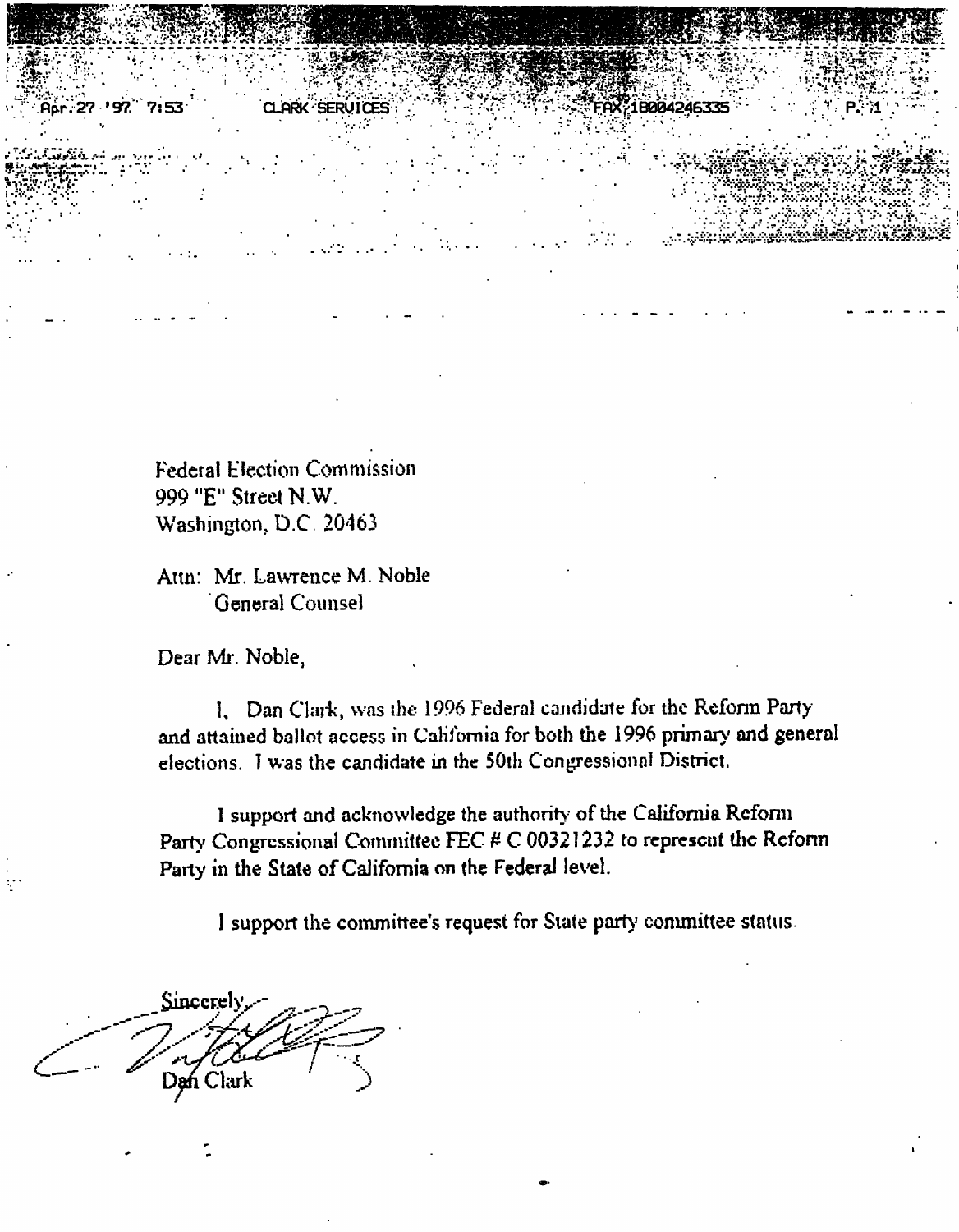Federal Election Commission 999 "E" Street N.W. Washington, D.C. 20463

Attn: Mr. Lawrence M. Noble General Counsé!

Dear Mr. Noble,

1, Kevin Phillip Hambsch, was the 1996 Federal candidate for the. Reform Party and attained ballot access in California for both the 1996 primary and general elections. I was the candidate in the 49th Congressional District.

I support and acknowledge the authority of the California Reform Party Congressional Committee FEC  $#C$  00321232 to represent the Reform Party in the State of California on the Federal level.

I support the committee's request for State party committee status

Sincerely.

Herri Philip Handsch 10/29/97

Kevin Phijap Hambsch アパネ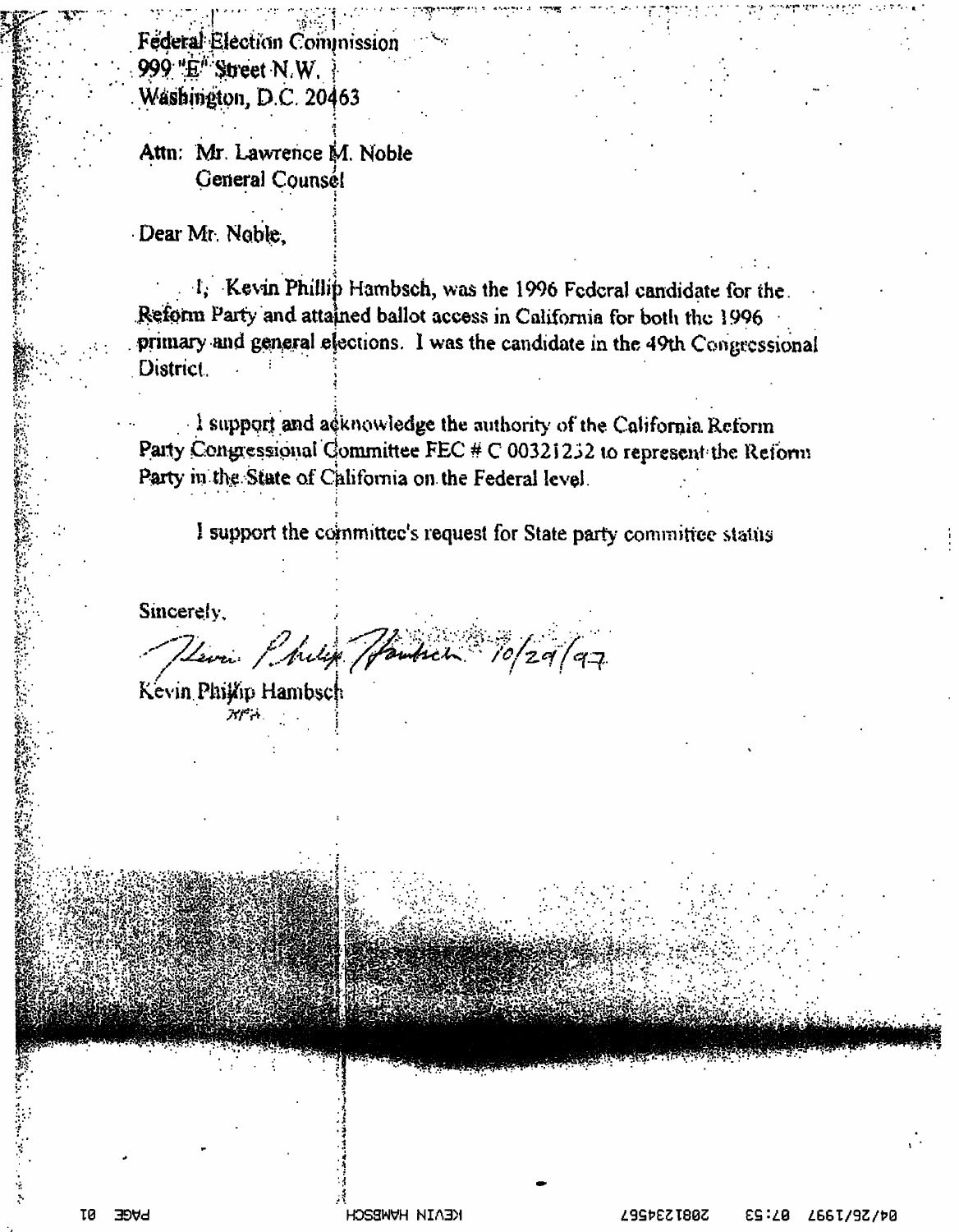5-05-1997 11:36AM FROM WILLIMDREU 7607320104, . ' . P. 2

 $\mathbb{R}^{n}$  is a subset of  $\mathbb{R}^{n}$  in the set of  $\mathbb{R}^{n}$  . If  $\mathbb{R}^{n}$  is the following  $\mathbb{R}^{n}$  , i.e.  $\mathbb{R}^{n}$  ,  $\mathbb{R}^{n}$ 

Federal Election Commission 999 "E" Street N.W. Washington, D.C. 20463

May 5, 1997

Attn: Mr. Lawrence M. Noble General Counsel

Dear Mr. Noble,

I. William "Deru" Drebushenko, was the 1996 Federal candidate for the Reform Party and attained ballot access in California for both the 1996 primary and general elections. I was the candidate in the 48th Congressional District.

I support and acknowledge the authority of the California Reform Party Congressional Committee FEC # C 00321232 to represent the Reform Parry in the State of California on the Federal level.

Sincerely,<br>*het a*d illiam Heru" Drebushenko